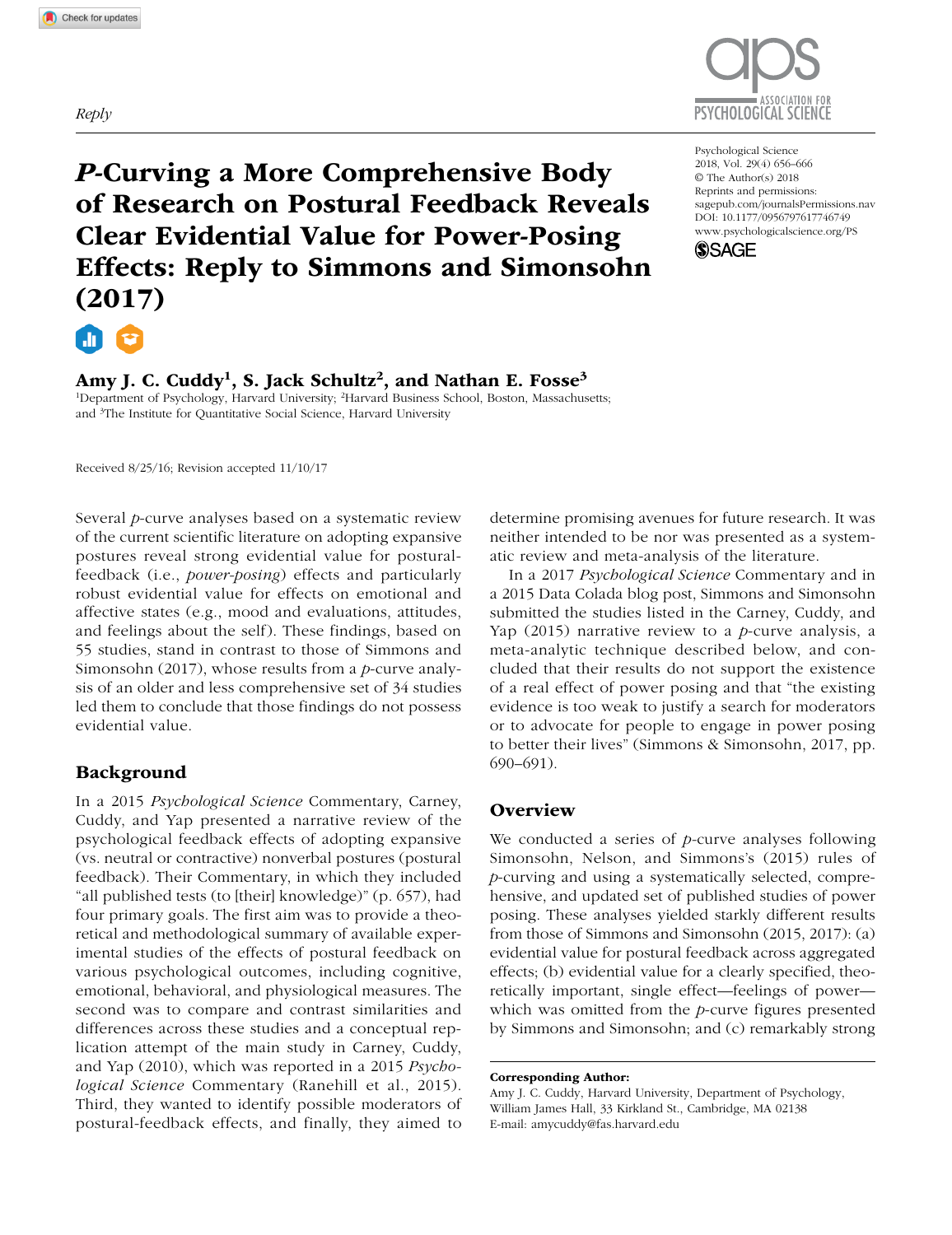evidential value for a well-defined, theoretically important category of effects from the same set of studies identified in our systematic review—all measures of feelings, including emotions, affect, mood, and evaluations, attitudes, and feelings about the self.

In this Reply, we discuss our new analyses and how it is that two groups of researchers, strictly applying the same analytic technique, can reach sharply conflicting conclusions about the extent to which an area of research does or does not contain evidential value.

### *P*-Curving

First, we present a brief primer on *p-*curving, a technique that was introduced by Simonsohn, Nelson, and Simmons in 2014: A *p-*curve is the distribution of statistically significant  $(p < .05)$  *p* values selected for each study (one effect per study for the *main curve* and one effect per study for the *robustness curve*) in a given set of studies that is defined by the "*p*-curver." On the basis of the distribution of *p* values, the authors argue, one can "distinguish between sets of significant findings that are likely versus unlikely to be the result of selective reporting" (Simonsohn et al., 2014, p. 535), determining whether the body of research possesses evidential value (a right-skewed curve), inadequate evidential value (a flatter distribution than we would expect to find if the underlying studies had an average power of 33%, a threshold that Simmons and Simonsohn have described as arbitrary but justifiable), or indications that *p*-hacking was used to achieve statistical significance (a leftskewed curve).<sup>1</sup> According to Simonsohn et al.  $(2014)$ , *p*-curving also produces an estimate of the average statistical power of the studies that corrects for selective reporting. Recently, Simonsohn, Simmons, and Nelson (2015) revised their methods, including not only tests of skew for all *p*s < .05, but also for *p*s < .025.

All conclusions drawn from a *p*-curve analysis are necessarily constrained by the content of the input. In their 2017 Commentary and 2015 blog post, Simmons and Simonsohn restricted their analysis to the studies cited by Carney et al. (2015). Thus, their *p*-curve combined widely disparate dependent variables (DVs; e.g., pain tolerance, thought abstraction, self-reported vengeful intention, gambling, hormonal changes, eating behavior). Moreover, the Simmons and Simonsohn *p*-curve omitted many relevant studies. As already noted, they also excluded self-reported feelings of power as a DV. We report *p*-curve analyses in which we overcame those limitations by systematically updating the set of studies and further examining clearly defined and theoretically meaningful subsets of effects. We believe that for *p*-curving to produce the most accurate and useful findings and conclusions, it must be

applied using the best available evidence to test clearly specified a priori research hypotheses regarding welldefined effects, the aim of our analyses.

### The Present Analyses

In the present analyses of the postural-feedback literature, we aim to answer three meta-analytic questions that we defined a priori. First, does a systematic review of the literature pertaining to studies of the feedback effects of adopting expansive versus contractive (or neutral) postural manipulations, consistent with standards established by *p*-curves, possess evidential value? Second, does the effect of postural feedback on a clearly specified, theoretically important single outcome, feelings of power, possess evidential value? Third, does the effect of postural feedback on a welldefined, theoretically meaningful and coherent category of findings from the main curve, those measuring other emotional and affective states (e.g., emotions, affect, mood and evaluations, attitudes, and feelings about the self), possess evidential value?

## *Systematic review and aggregate analysis*

We began by conducting a systematic review of the literature with the aim of identifying the complete set of published empirical studies of power posing up to December 20, 2016. While narrative reviews provide a qualitative description of a body of literature (e.g., Carney et al., 2015), systematic reviews are based on a priori research questions regarding the evaluation of a body of theoretically relevant literature, which then guide careful and comprehensive study inclusion and exclusion (e.g., see Cooper, 2016; Uman, 2011). In our first *p*-curve analysis, our goal was to generate a *p*-curve based on our comprehensive search of the powerposing literature and to compare it with the Simmons and Simonsohn curve. Any differences would provide information about whether and how the content of the included studies and effects can affect the results and conclusions. This analysis addressed our first methodological question: How do sample-selection decisions influence the *p-*curve results and conclusions regarding this broad set of findings?

### *Feelings-of-power analysis*

For our next analyses, acknowledging that limited conclusions can be drawn from these aggregate tests of a heterogeneous set of effects, we refined the inputs to address our second methodological question: How does the undifferentiated aggregation of widely disparate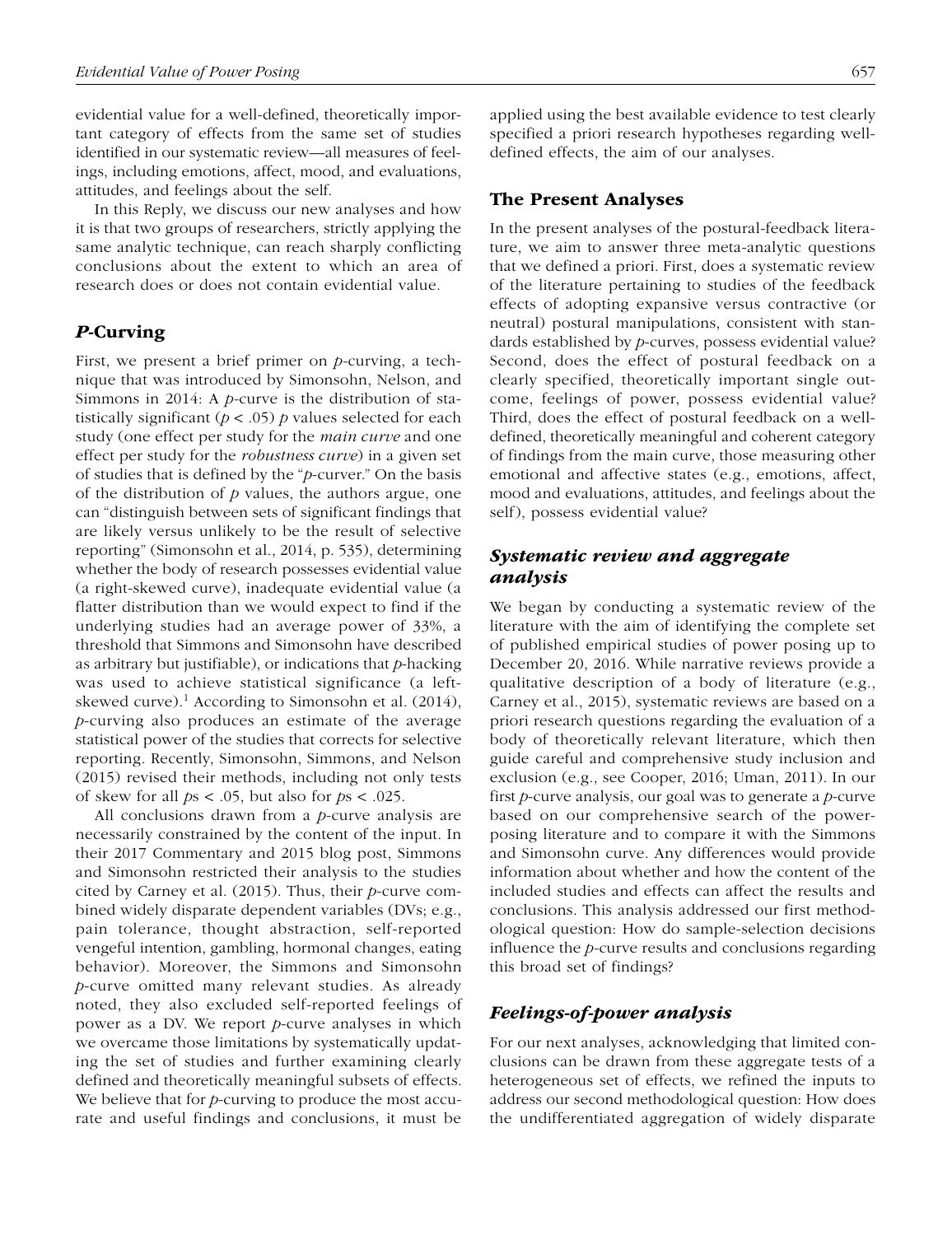effects into a single *p*-curve influence the conclusions that can be drawn about this broad set of findings?

Thus, in our second analysis, we *p-*curved one causal association between expansive posture and a clearly defined, theoretically meaningful single measure: the effect of postural expansiveness on feelings of power. As theorized by Carney et al. (2010, 2015) and by scores of social psychologists who study power (see Galinsky, Rucker, & Magee, 2015, for a review), feeling powerful is an intrinsically consequential, theoretically important, fundamental outcome. Feelings are core to the field's most popular self-definition: "Social psychology is the scientific study of how people's thoughts, feelings, and behaviors are influenced by the actual, imagined, or implied presence of others" (Allport, 1985, p. 3). As Wegner and Gilbert (2000) explained,

the center around which modern social psychology actually turns is *the understanding of subjective experience* . . . social psychology is intimately concerned with the scientific understanding of what it is like to be a person—why our existence at this moment and in time and space *feels* the way it does. (p. 1)

And it is a fait accompli that emotions and affect influence cognitive, behavioral, physiological, and other outcomes; this is, in fact, one of the key principles underlying much of social psychology, in particular, and the social sciences in general (e.g., Bertrand & Mullainathan, 2001; Russell, 2003; Wegner & Gilbert, 2000). For example, subjective states and experiences, such as feelings of agency, happiness, and evaluations of the self, predict objective measures of behavior, health, and general well-being (e.g., Aneshensel, Phelan, & Bierman, 2013; Luhmann, Hoffman, Eid, & Lucas, 2012). And emotion theorists have long demonstrated the primacy of affect as preceding and motivating both cognition and behavior (see Zajonc, 1998, for a review).

Specific to the psychology of power, hundreds of studies by researchers, including Fiske, Galinsky, Guinote, Inesi, Keltner, Magee, Overbeck, P. Smith, have firmly established that subjective feelings of power influence both cognition, behavior, and physiological outcomes, including stereotypes, resistance to influence, creativity and authenticity, physical and mental performance, self-regulation, goal pursuit, physiology, health, general well-being, and many others (e.g., Galinsky et al., 2015).

Moreover, theories of body-mind feedback investigating various effects of nonverbal behavior on people's emotional and affective states date back to William James's (1896/1994) late-18th-century theories of emotion and ideomotor action (see also Laird & Lacasse, 2014). Evidence that adopting postural expressions of emotions not only reflects but also shapes emotions contributes to a foundational area of social psychological theory (Niedenthal, 2007). However, Simmons and Simonsohn excluded tests of effects of postural manipulations on self-reported feelings of power from their *p*-curve analysis, arguing that such measures are merely manipulation checks. We disagree. In the seminal Carney et al. (2010) article, self-reported power was repeatedly described as a DV of primary interest, from the abstract through to the discussion. The systematic review reported in the current article yielded 14 studies that measured feelings of power; 12 of those studies treated feelings of power as measures of theoretical interest. Only 2 studies (Cuddy, Wilmuth, Yap, & Carney, 2015, and Ranehill et al., 2015), characterized self-reported feelings of power as a manipulation check, but we believe that was in error. Certainly, the vast majority of studies in this literature have not described feelings of power as a mere manipulation check. In fact, in some studies (e.g., Park, Streamer, Huang, & Galinsky, 2013, Studies 2a and 2b), feelings of power was the only DV and was explicitly presented as the key outcome, not as a manipulation check (Simmons and Simonsohn excluded those studies from their main curve). So, it is not normative in this literature to treat feelings of power as a manipulation check. It would simply not make sense to exclude feelings of power from a *p*-curve analysis of this literature.

### *EASE analysis*

Our third and fourth *p-*curve analyses examined what happens when we reach beyond feelings of power to look at the evidential value of postural-feedback effects on other feelings—emotions, affect, mood, and evaluations, attitudes, and feelings about the self. Focusing on emotion and affect makes sense for several reasons. First, much of the research on postural feedback, which is theoretically grounded in the relationship between nonverbal expressions and emotion, has naturally focused on the effects of expansive postures on emotional and affective states (as opposed to cognition and behavior); it is of primary theoretical interest. Second, it allows us to address concerns about undifferentiated aggregation without limiting the analysis to a single emotion, feelings of power. Third, by including the entire set of emotion- and affect-related outcomes while excluding feelings of power, we can confront questions about whether postural-feedback effects are merely demand effects. The remaining set of emotion- and affect-related outcomes includes findings obtained in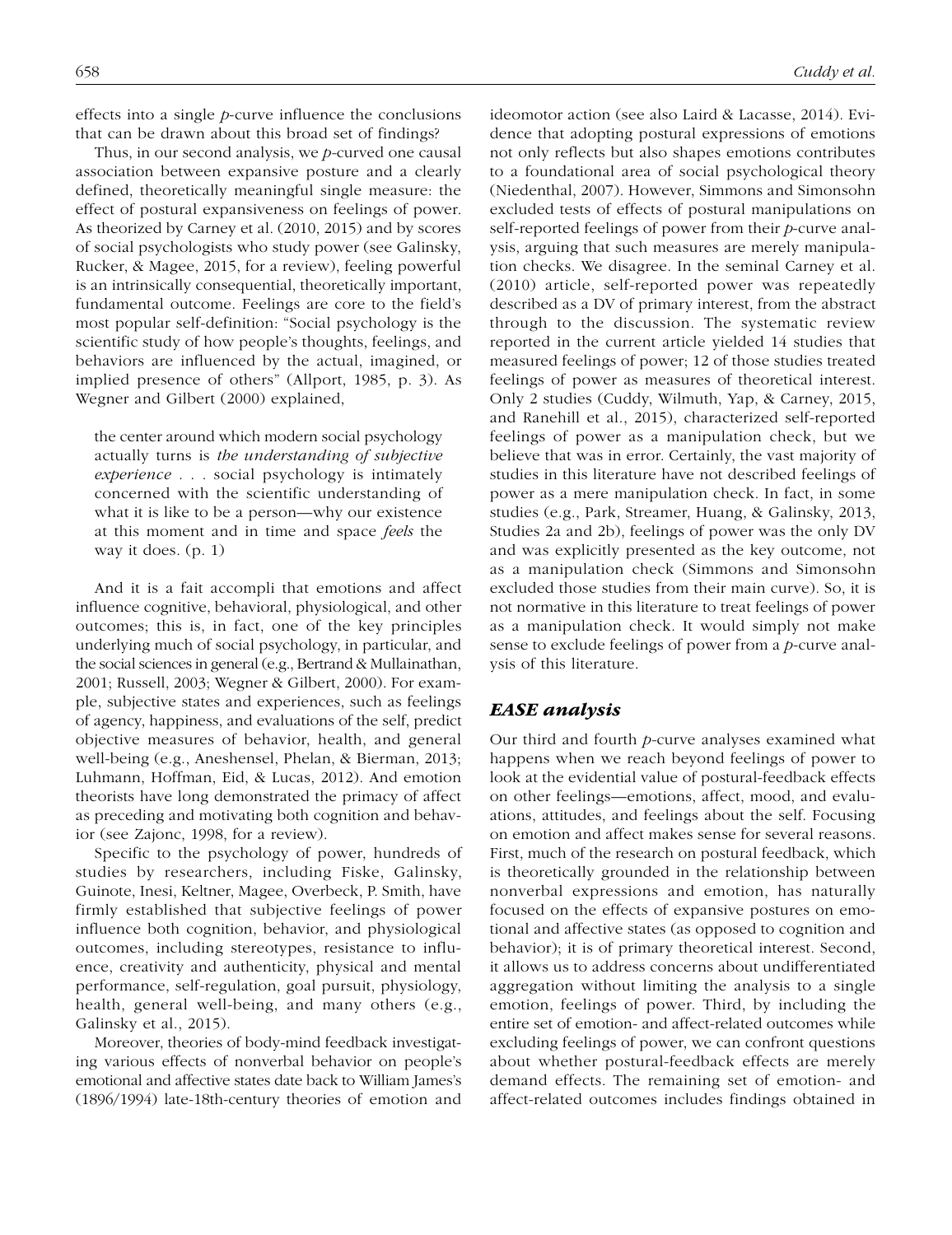procedures that seem unlikely to be susceptible to demand characteristics. In some such studies, there were no obvious cues as to what sort of response was "demanded" (e.g., mood recovery, changes in various discrete emotion states, changes in negative affect, assignment of valence to a series of thoughts following an open-ended thoughts-listing task) or the outcome variables seemed difficult to control or to fake (e.g., speed of retrieval of positive and negative personal memories, mood recovery, ability to recall positive vs. negative words from a list presented earlier in the study, changes to discrete emotion states embedded in a long list of emotions).

Applying a systematic coding procedure, we limited inclusion in the third curve to all emotion- and affectrelated outcomes, which we refer to as emotion, affect, and self-evaluation (EASE) variables, while excluding feelings of power. Excluding feelings of power from our assessment of evidential value for postural feedback on emotion-related effects makes that analysis more conservative.

While EASE variables represent a theoretically meaningful subset of the effects included in our first analysis of aggregated outcomes, non-EASE measures do not; they are the theoretically heterogeneous effects that remain after extracting the theoretically coherent set of EASE variables. Additionally, conclusions based on *p*-curve analyses of non-EASE variables require the same caution as for the theoretically heterogeneous set of measures involved in the *p*-curve analysis by Simmons and Simonsohn (2017). We describe our categorization methods for EASE and non-EASE variables in further detail below.

### *Analytic approach*

Taking a conservative analytic approach, we *p-*curved the postural-feedback literature, applying the selection criteria and statistical methods prescribed by Simmons and Simonsohn with only two distinct differences in analytic approach. First, we defined our questions a priori and systematically gathered all available data relevant to the questions at hand. Second, as described above, we conducted several *p-*curve analyses—one for the aggregated outcomes, as Simmons and Simonsohn did, one for feelings of power, and a pair for EASE and non-EASE variables, respectively. We present all *p*-curve analysis results below.

In addition to the original 20 articles (34 studies) assessed by Carney et al., 2015, we performed a systematic literature search for additional studies. We searched for peer-reviewed studies using the Harvard Hollis+ platform. From the known literature, we identified the following keywords (e.g., "power," "dominance," "pride," "shame," "expansive," "open," "upright," "contractive," "slouched," "hunched," "closed," "pose," "posture"), which yielded numerous results.

All studies had to feature a postural manipulation that (directly or indirectly) induced expansive or contractive nonverbal postures, consistent with prior definitions (Carney et al., 2010, 2015). We included only studies with postural manipulations that involved a modification of the orientation and openness of the chest (or torso), shoulders, or both. Studies that manipulated only head orientation (e.g., chin and head down vs. chin and head upright), for example, were not included. Postural manipulations could also include changes to the orientation of the arms, legs, head, and neck, though each of these elements was not considered sufficient on its own. Because postural expansiveness is a continuous spectrum, one of the posture conditions had to be more expansive relative to the others. Studies that featured sitting or standing postural effects were included, while studies testing the effects of supine postures or movement (i.e., walking or dancing) were excluded. (For additional information about the methodology of our systematic literature review, see the materials on the Open Science Framework  $[OSF]$ .)

The literature search produced an additional 21 studies that met all criteria for inclusion. Those 21 studies, added to the original 34 studies, resulted in a sample of 55 studies. All 55 studies met our inclusion criteria, and all were accounted for in the results of our systematic literature search. From each study, we selected the appropriate statistic (or statistics) on the basis of the rules provided by the *p-*curve guide and the selection criteria used by Simmons and Simonsohn. We selected the first reported hypothesis pertaining to posturalfeedback effects when the hypothesis was clearly stated. For our robustness curve, we followed the practices used by Simmons and Simonsohn in (a) carrying over main results where the *p-*curve guide did not require a specific alternative statistic, (b) selecting the specified alternative statistic in cases where the *p-*curve guide required it, and (c) including the appropriate statistic for a second hypothesized effect in cases where there were multiple hypothesized effects. When the article presented multiple hypothesized effects pertaining to postural feedback, we included the second statistic that was explicitly hypothesized or the second reported statistic pertaining to a general hypothesis. (See the disclosure table in our supplemental materials at the OSF for detailed information regarding all statistics that were selected and included in each *p-*curve.)

The EASE *p*-curve required reliable categorization of variables as EASE or non-EASE. Five experts coded the variables: the first two authors of this article and, to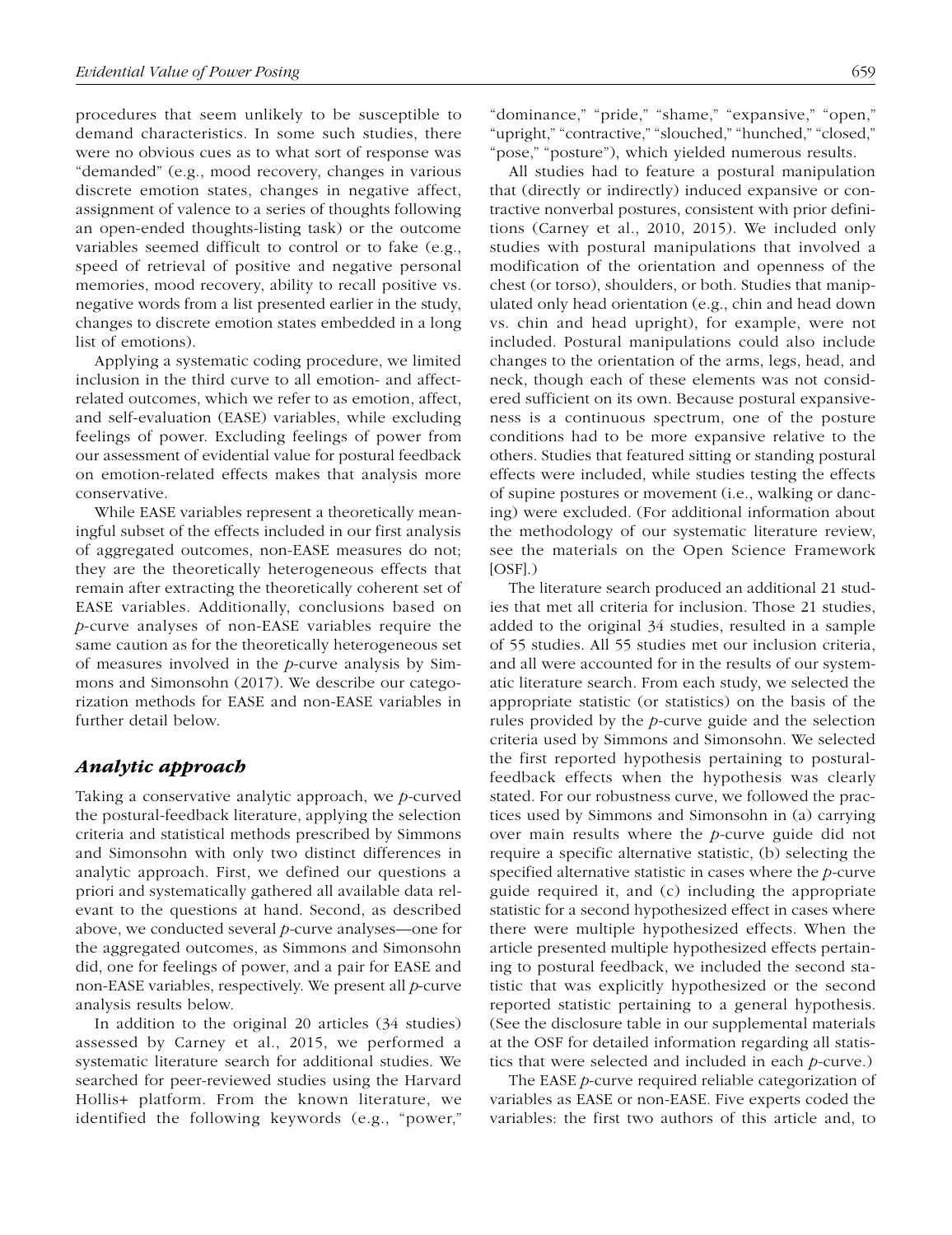ensure objectivity, three additional expert coders, all of whom are social psychologists and tenured professors at research universities but none of whom does research on postural feedback. Coders were contacted by an e-mail that included a link to an online survey. They were asked to categorize all measures that were drawn from our systematically selected set of peer-reviewed experiments testing postural-feedback effects and that were included in the aggregate curve. Coders were provided with the list of dependent measures, named as they were by the original researchers, along with excerpts from the original articles that described exactly how the variables were operationalized. Including both the names and operationalizations of the variables ensured that the coding was indeed based on what was actually measured, given that there are sometimes discrepancies between the conceptual variable and the operationalized variable. Coders were asked to identify "measures of emotions, affect, mood, and evaluations, attitudes, and feelings about the self (i.e., selfevaluations)" and instructed that "measures can be explicit or implicit, direct or indirect, but they should be primary measures, as opposed to correlates, of an EASE construct." The intraclass correlation coefficient (ICC), which we calculated to assess interrater agreement, indicated excellent reliability,<sup>2</sup> average ICC = .92  $(95%$  confidence interval =  $[.88, .95]$ ). The final categorizations of variables as EASE or non-EASE were determined by majority rule. The final EASE set included such variables as retrieval of positive and negative memories, mood recovery, changes in specific emotion states, recall of positive and negative words from lists presented earlier in the study, and self-evaluations, demonstrating that the effects of postural feedback on affective variables clearly extend beyond feeling powerful. (For more details about the coding of EASE and non-EASE variables, refer to the disclosure table in our supplemental materials at the OSF.)

### Results

## *Evidential value of postural-feedback effects on aggregated variables*

Our first *p*-curve analysis, based on a systematic literature review that aimed to include all published empirical tests of power-posing manipulations as of December 20, 2016, comprises 53 statistical results and clearly demonstrates that the postural-feedback literature contains strong evidential value (Fig. 1a). This *p*-curve serves as the comparator to the main curve presented by Simmons and Simonsohn. In fact, we found evidential value both in our main and robustness *p-*curves, as well as with the half *p*-curve featured in the latest version of the *p-*curve app (Version 4.05), which assesses evidential value among studies with *p*s below the median. $3$ 

A literature is determined to contain "evidential value if either the half *p-*curve . . . is significantly right-skewed at the 5% level, or if both the half and full *p-*curve are significantly right-skewed at the 10% level" (Simmons & Simonsohn, 2017, p. 690). In this case, all conditions for evidential value were met, showing clear right skew for both  $p_{\text{half}}$  (< .0001) and  $p_{\text{full}}$  (< .0001) in our main *p*-curve and for both  $p_{\text{half}}$  (< .0001) and  $p_{\text{full}}$  (< .0001) in our robustness *p*-curve. Second, the observed *p-*curve was compared with "what would be expected when studies have an average power of only 33%" (Simmons & Simonsohn, 2017, p. 690); a *p* < .05 for the full *p*-curve (or *p* < .10 for the full and binomial *p*-curves) would indicate a flatter curve than we would expect when the included studies have an average power of 33% and an absence of evidential value. The results of this analysis did not meet any of the criteria for an absence of evidential value,  $p_{\text{full}} = .8003$ ,  $p_{\text{binomial}} = .0805$ for our main *p*-curve;  $p_{\text{full}} = .9036$ ,  $p_{\text{binomial}} = .1184$  for our robustness curve. Third, we found that the estimate of average power for the set of studies was 44% in our main curve and 49% in our robustness curve (compared with the Simmons and Simonsohn estimates of 5% in both curves). When submitting this systematically identified current set of studies to *p*-curve analysis, we found that the literature on postural feedback possesses evidential value.

In sum, the results of our aggregate *p*-curve, which included a systematically identified and comprehensive set of studies, demonstrate that this literature possesses evidential value. This finding sharply diverges from the results and conclusions of Simmons and Simonsohn's *p-*curve analysis, which failed to show evidential value. (Although note that no *p*-curve analysis by either set of authors yielded results that were left skewed or that suggested that the existing evidence was *p-*hacked.)

## *Evidential value for postural-feedback effects on feelings of power*

In Figure 1b, we present the *p-*curve analysis for postural-feedback effects on feelings of power, which clearly demonstrates that these effects possess evidential value. First, the analysis yielded strong evidence of right skew for both  $p_{\text{half}}$  (.0009) and  $p_{\text{full}}$  (< .0003).<sup>4</sup> Second, the results of the tests for flatness did not meet any of the criteria for an absence of evidential value,  $p_{\text{full}} = .8803$ ,  $p_{\text{binomial}} = .6652$ . Third, the estimated average power for the specific feelings of power outcome was 58%, higher than the estimated average power for our aggregate curve. This *p-*curve analysis shows strong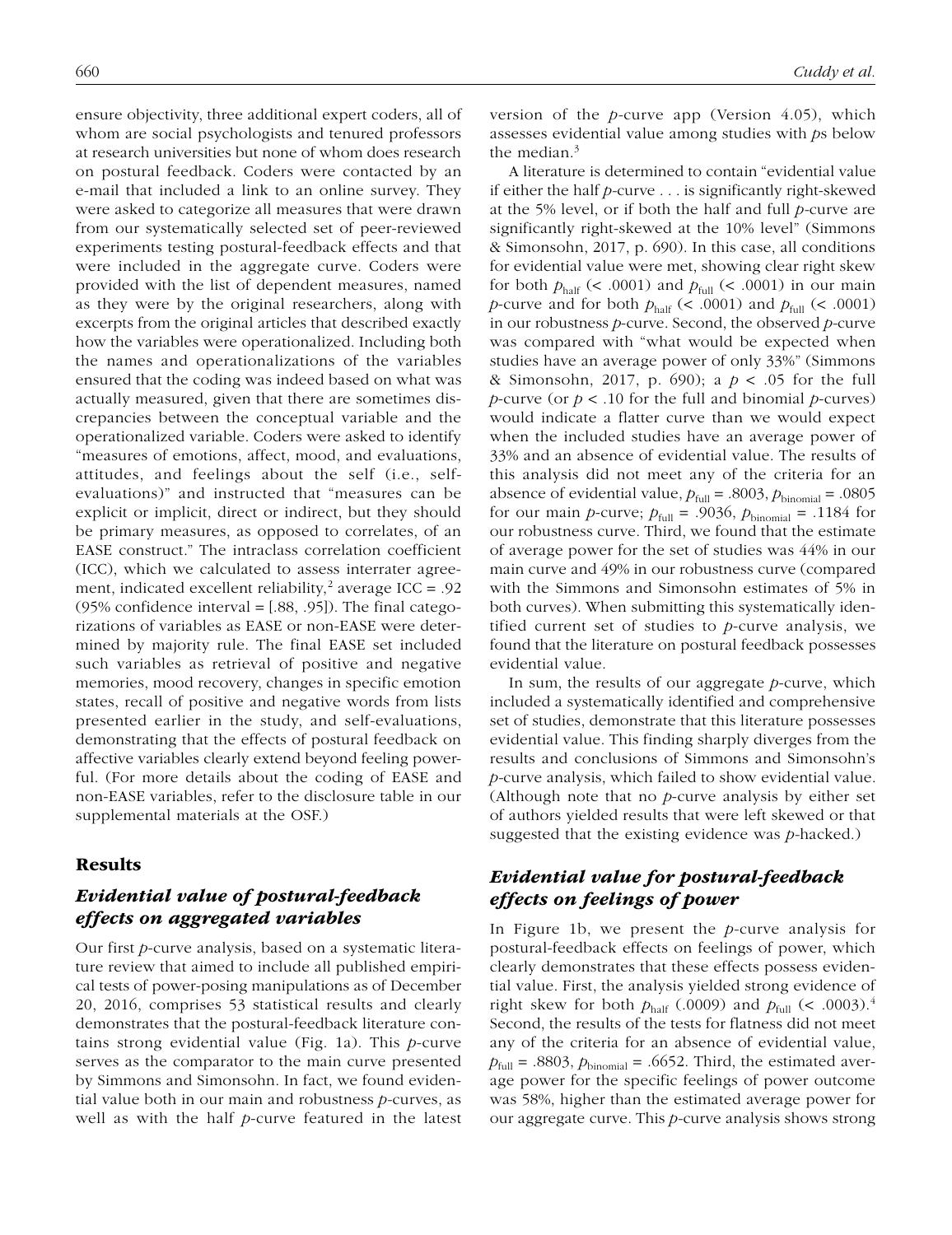

Fig. 1. *P*-curves of data from the postural-feedback literature: (a) the aggregate *p*-curve for postural-feedback effects; (b) the *p*-curve for

feelings of power; (c) the *p*-curve for emotion, affect, and self-evaluation (EASE) variables; and (d) the *p*-curve for non-EASE variables. The graphs were generated using the *p-*curve app (Version 4.05; Simmons & Simonsohn, 2017).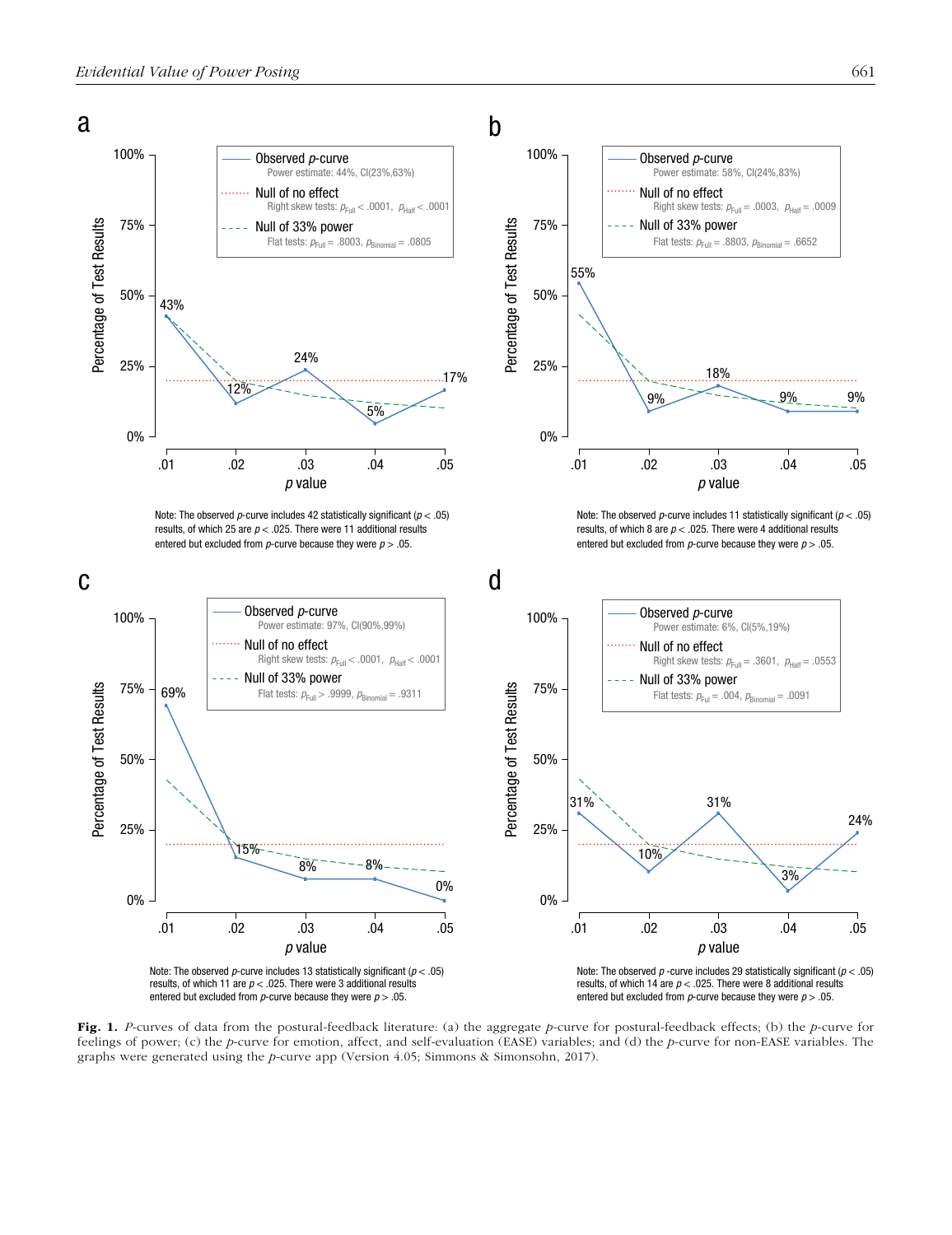evidential value for postural-feedback effects on feelings of power—a clearly specified and theoretically important single outcome.

# *Evidential value for postural-feedback effects on EASE and non-EASE variables*

*EASE variables.* In Figure 1c, we present the *p*-curve analysis for postural-feedback effects on EASE variables, which clearly reveals robust evidential value. First, the analysis yielded very strong evidence of right skew,  $p_{\text{half}}$  < .0001,  $p_{\text{full}}$  < .0001. Second, the results of the tests for flatness did not meet any of the criteria for an absence of evidential value,  $p_{\text{full}} > .9999$ ,  $p_{\text{binomial}} = .9311$ . Third, the estimated average power for the EASE variables was extremely high (97%), well exceeding the estimated average power of both the aggregate and feelings-of-power curves.

This *p*-curve analysis of a well-defined, theoretically important category of postural-feedback effects—EASE variables—demonstrates very strong evidential value. Expansive versus contractive posture affects not only how powerful people feel but how people feel on a wide variety of other emotion- and affect-related outcomes.

*Non-EASE variables.* In Figure 1d, we present the *p*-curve analysis for postural-feedback effects on non-EASE variables, a miscellaneous subset of the statistics featured in the main curve (Fig. 1a) of our aggregate test. These are the theoretically heterogeneous "leftovers" after extracting the EASE effects. The test for right skew was marginally significant for the half curve  $(p<sub>half</sub> = .0553)$  and nonsignificant for the full curve  $(p_{\text{full}} = .3601)$ . Additionally, tests for a null of 33% power indicate an absence of evidential value ( $p_{\text{full}} = .0040$ ,  $p_{\text{binomial}} = .0091$ ).

Although a significant half *p*-curve would be adequate to determine that a set of studies possesses evidential value (Simonsohn, Simmons, & Nelson, 2015), the flatness tests clearly failed to reject the null of 33% power. Thus, for this nebulous set of non-EASE variables, the *p*-curve analysis yielded very weak support for the existence of evidential value.

### **Discussion**

These analyses bring to light several critical discoveries about the existing postural-feedback literature. When we included a comprehensive and current set of evidence, comprising 55 studies identified through a systematic review, *p-*curve analyses revealed (a) clear evidential value for postural feedback on an aggregated set of effects; (b) strong evidential value for a clearly specified and theoretically important single outcome, feelings of power; (c) very strong evidential value for a well-defined and theoretically important category of other feelings effects (i.e., EASE variables, which did not include feelings of power); and (d) an absence of evidential value for the theoretically heterogeneous non-EASE effects that remained after separating out the EASE variables. Our findings also suggest that *p*-curving is likely to yield more accurate and informative results when researchers address the following practices: (a) faulty sample-selection decisions and (b) undifferentiated aggregation of disparate effects. When these practices are not adequately addressed, *p*-curve conclusions can lead to misguided dismissals of broad areas of research.

# *Strong evidential value for posturalfeedback effects, particularly for emotions*

Our *p*-curve analyses of emotion- and affect-related outcomes yielded robust evidence that postural feedback influences self-reported affective states. First, we found strong evidential value for a precisely specified outcome, feelings of power. That finding converges with a recent Bayesian meta-analysis of a new set of studies that, as described by Cesario, Jonas, and Carney (2017), "showed a reliable non-zero effect on felt power" (p. 2).<sup>5</sup> Presenting their results, Gronau et al. (2017) write that "our meta-analysis yields very strong evidence for an effect of power posing on felt power" (p. 123). In the set of studies presented in our analyses, 11 demonstrated a significant effect of power posing on feelings of power; that does not include studies from 2017, which would increase the total number of replications. Together, the collective evidence provides strong support for the effect of postural feedback on feelings of power. From our theoretical perspective, an expansive posture is a universal expression of power, and adopting such a pose leads people to feel more powerful. The finding of evidential value for self-reported feelings of power directly supports that claim. Moreover, we believe that even transient feelings of power can have long-lasting consequences for people's lives (e.g., Galinsky et al., 2015).

The robust evidential value for postural-feedback effects on EASE variables—emotions, affect, and selfevaluations—is particularly illuminating. These findings from the present set of studies provide convincing evidence that postural manipulations affected subjects' specific emotions, affect, mood recovery, retrieval and recall of positive versus negative memories, and selfevaluations, demonstrating that the effects of postural feedback on affective variables clearly extend beyond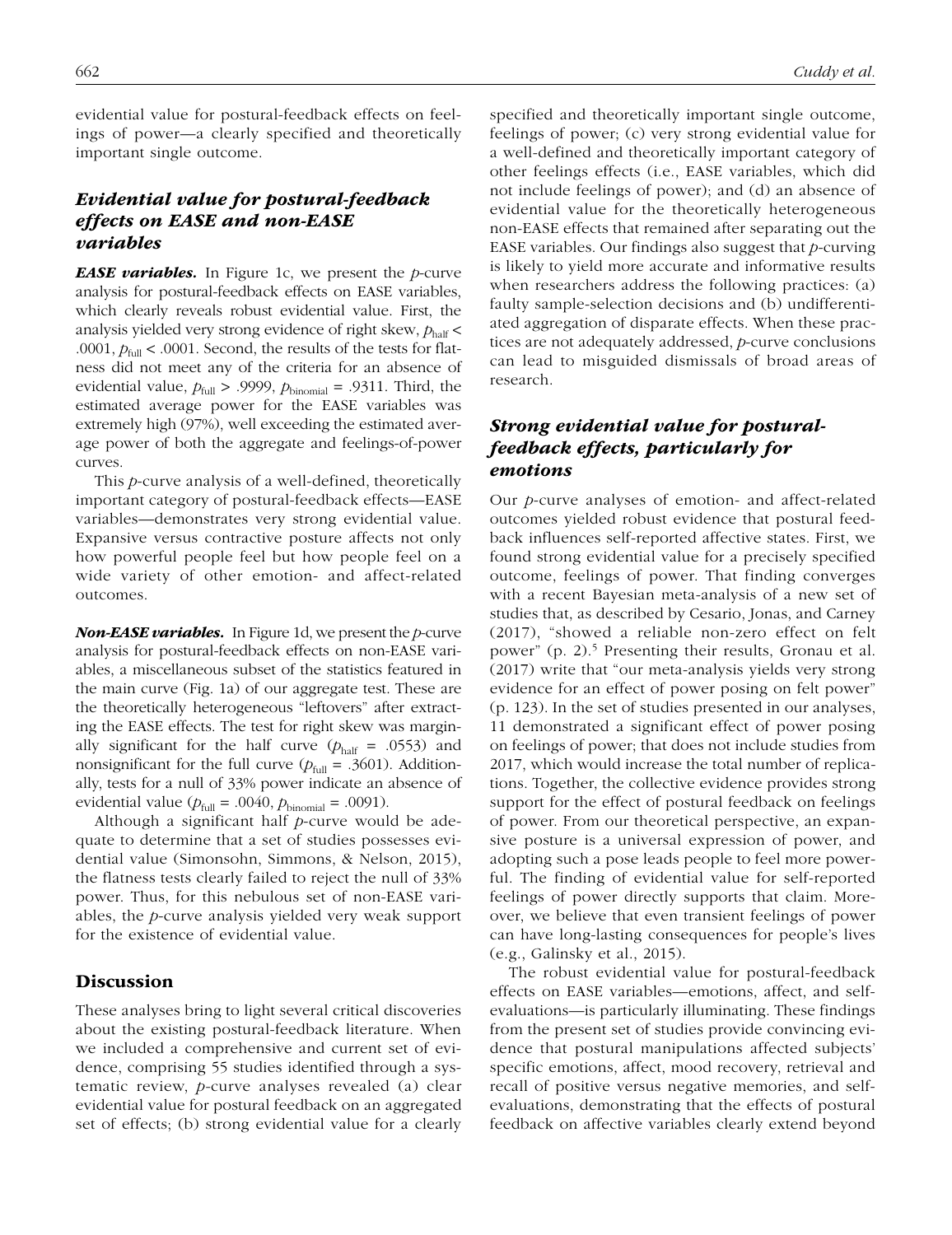causing people to feel more powerful. It is worth noting that the direction of most of the EASE effects is consistent with Keltner, Gruenfeld, and Anderson's (2003) approach-inhibition theory of power: Power activates the behavioral approach system (e.g., recall of more positive than negative words from memory, improved general mood and mood recovery, increased feelings of strength, decreased feelings of fear).

Many studies that are featured in our EASE curve were likely robust to potential demand characteristics, since they used a single- or double-blind study design, deception, or "non-deceptive obfuscation" (Zizzo, 2010, p. 75); tested hypotheses that were simply not intuitive to participants (e.g., mood recovery, changes in various discrete emotion states, changes in negative affect, assignment of valence to a series of thoughts following an open-ended thoughts-listing task); or directly tracked the extent to which participants guessed the hypothesis in exit interviews (which showed that they did not). Some studies were more resilient to demand effects because responses were implicit or otherwise difficult for participants to control (e.g., speed of retrieval of positive and negative personal memories, mood recovery, ability to recall positive and negative words from a list presented earlier in the study, changes to discrete emotion states embedded in a long list of emotions), responses were embedded in a broader survey instrument (e.g., changes in discrete self-reported emotions embedded in a long list of emotions), or, as demonstrated in recent research on demand effects in survey research, participants likely varied in their orientation such that some would have wanted to confirm the hypothesis and some to disconfirm it, and others would have been indifferent (Mummolo & Peterson, 2017). Citations for each of these examples are listed in our supplemental materials at the OSF. Our assessment of the input for our EASE *p*-curve analysis, the strongest *p*-curve presented, is that it is unlikely that these postural-feedback effects are demand effects, given the study designs and the latest research on demand characteristics.

In contrast to the EASE *p*-curve, the non-EASE *p*-curve comprises a theoretically heterogeneous, noncohesive collection of effects (e.g., number of calories consumed at a meal, pain threshold, vengeful intentions, performance on creativity tasks, hormones, beliefs about religion, performance in a job interview, gambling), making any results, whether they indicate a presence or absence of evidential value, difficult to interpret. Removing the EASE variables flattens the curve for the remaining effects, which could indicate that evidential value for behaviors and hormones is weak. This interpretation is consistent with the mostly null results of the set of studies in a recent special issue of *Comprehensive Results in Social Psychology* (Jonas et al., 2017) that measured effects of power posing on various behavioral outcomes. However, many of the non-EASE effects include nonbehavioral or hormonal effects, such as cognitive abilities, creativity, and attitudes; the evidence for these effects seems to be stronger. It is also worth noting that the non-EASE effects include measures that are susceptible to demand characteristics, such as gambling, pain tolerance, and action tendencies in hypothetical scenarios. There is also a need for experimental tests of incremental or longitudinal effects of adopting expansive postures over time on various outcomes. Right now, we are not aware of any such research. As more studies are conducted and published, it will become easier for researchers to analyze other theoretically meaningful subsets of effects, such as hormonal effects, performance under stress, risk preferences, and cognitive abilities. Such analyses of these subsets will continue to enhance the definition of this picture.

What do these analyses tell us about the evidence for postural-feedback effects? Given the present *p*-curve analyses, as strictly interpreted in accordance with the rules of *p*-curving, one must first conclude that the current literature on postural feedback does possess evidential value. By systematically identifying and analyzing meaningful subsets of effects, *p*-curving begins to give more definition to our findings and to the overall picture: The existing effects of postural feedback on feelings possess extremely strong evidential value. As the overall body of studies grows, it will become easier to analyze other meaningful subsets, such as cognitive measures, performance behaviors, and psychophysiological outcomes. Combining these more-focused metaanalyses of meaningful categories of effects with new, theory-driven studies that employ improved methods (e.g., preregistration of a priori hypotheses, larger samples, more precise hormone-measurement instruments and methods) and that come from various disciplines will advance and refine our theoretical understanding of postural feedback—and the same will be true for other areas of research. This will lead to the identification of contextual variables that moderate effects and help us to resolve conflicting evidence from studies of some of the specific effects, such as hormones and risk taking, which have produced both significant and null effects. The analyses do not tell us, however, about the extent to which there is evidential value for other meaningful categories of effects, which individual posturalfeedback effects are most robust, which of them might be false positives, and how these complex relationships among posture and these many different variables may be affected by various moderators. It should go without saying that these curves are not the final curves. No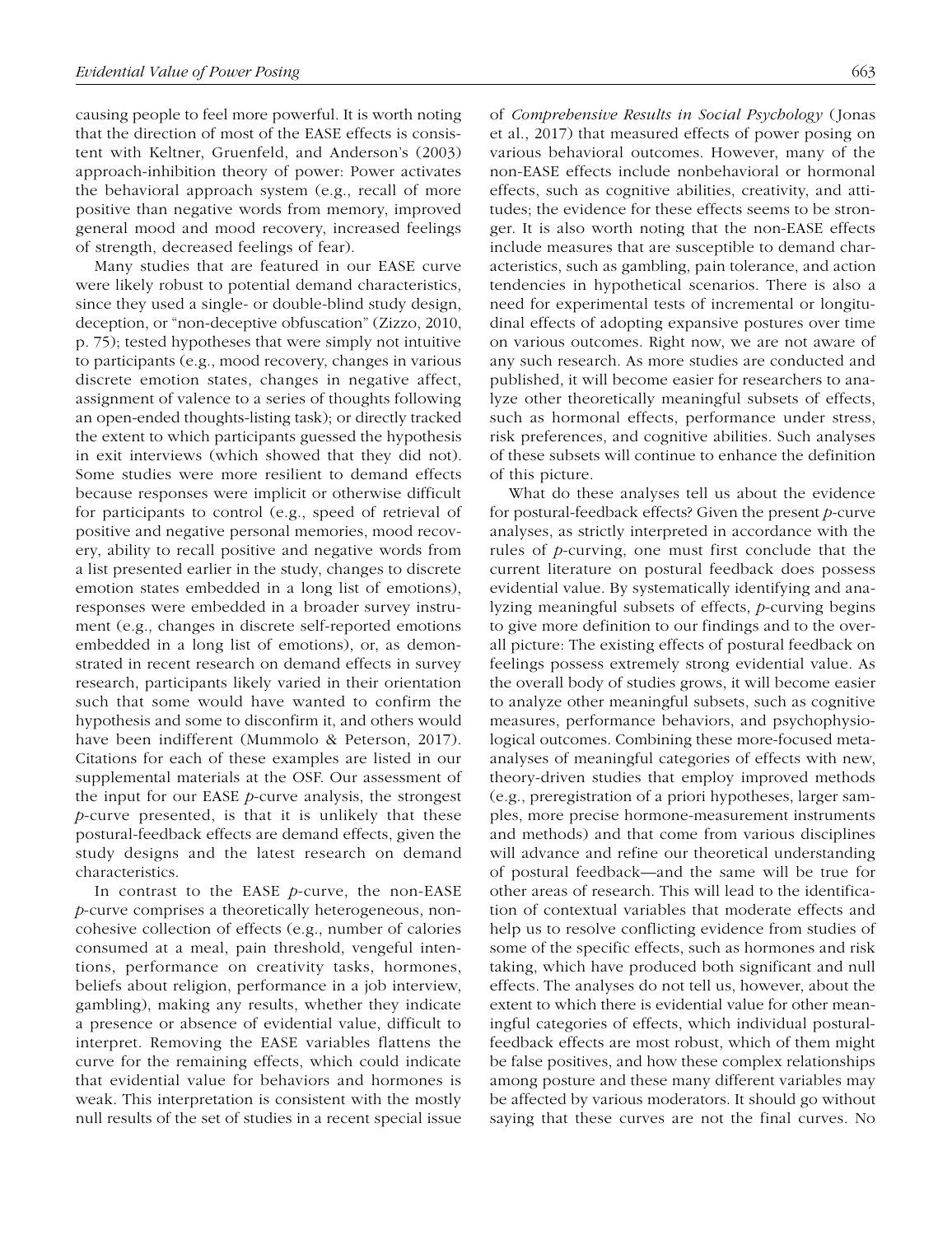meta-analysis can be the final meta-analysis, because results hinge entirely on the content of what is included, and that content will continue to grow and change. Science is cumulative by nature.

# *The roles of sample-selection decisions and undifferentiated aggregation of effects*

How did two groups of researchers reach such discrepant findings and conclusions about the same area of research? Our analyses reveal two of the practices that contributed. First, we addressed the issue of sampleselection decisions that may lead to an incomplete or non-representative set of studies and effects for inclusion in the analysis. Differences between Simmons and Simonsohn's selections and our selections gravely influenced the results of the Simmons and Simonsohn analysis and the conclusions they drew from those results, which dramatically differed from the results and conclusions from our analyses, which were guided by our a priori systematic review of all available literature. As Simonsohn et al. (2014) wrote in their seminal article, "for inferences from *p-*curve to be valid, studies and *p-*values must be appropriately selected" (p. 535). Note that sample selection is not limited to the selection of studies; it can also extend to the selection of effects from each study, particularly when a study includes multiple DVs that are equally weighted by the primary researchers (e.g., from Carney et al., 2010, p. 1364: "We hypothesized that high-power poses (compared with low-power poses) would cause individuals to experience elevated testosterone, decreased cortisol, increased feelings of power, and higher risk tolerance"). Second, our *p*-curve analyses of feelings of power and EASE variables underscore our concerns that undifferentiated aggregation can muddy the waters, making it difficult to draw accurate conclusions from *p*-curve analyses of widely disparate effects. In the present case, the results from Simmons and Simonsohn (2017) mask markedly strong effects of postural expansiveness on feelings of power and on other emotional and affective states.

We are not arguing that the statistical results of Simmons and Simonsohn's *p*-curve analysis (2015, 2017) are incorrect; we are arguing that their results and conclusions, as a result of the practices described above, are misleading with regard to assessments of the evidential value of this area of research. The present *p-*curve results annul Simmons and Simonsohn's (2017) conclusion that "the existing evidence is too weak to justify a search for moderators or to advocate for people to engage in power posing to better their lives" (pp. 690–691). Our findings, including modest support for the general literature on postural feedback and

particularly strong support for effects on emotional and affective states, should encourage researchers who are investigating this area to continue doing so.

#### Action Editor

D. Stephen Lindsay served as action editor for this article.

#### Author Contributions

A. J. C. Cuddy led the development of this article's conceptual framework. All authors contributed to the analytic approach. Sample selection was led by S. J. Schultz. Statistical analyses were led by N. E. Fosse. A. J. C. Cuddy and N. E. Fosse wrote the first draft of the manuscript. A. J. C. Cuddy and S. J. Schultz revised the manuscript, with input from N. E. Fosse. All authors approved the final version of the manuscript for submission.

#### Acknowledgments

We thank the following people for providing constructive, expert input at various times and in various ways to the development of this article: Xiang Ao, Don Carlston, Paul Coster, Naomi Ellemers, Eli Finkel, Susan Fiske, Dan Gilbert, Gary King, Andrew Marder, Allen McConnell, and Terri Vescio. A. J. C. Cuddy and S. J. Schultz were at Harvard Business School when the first few versions of this manuscript were written and submitted; A. J. C. Cuddy is now affiliated with the Department of Psychology at Harvard University, and S. J. Schultz is no longer at Harvard University. N. E. Fosse was a postdoctoral associate at Harvard University's Institute for Quantitative Social Science when the first few versions of this manuscript were written and submitted; he is now at the Harvard University Division of Continuing Education.

#### Declaration of Conflicting Interests

The author(s) declared that there were no conflicts of interest with respect to the authorship or the publication of this article.

#### Open Practices

м

All data and materials have been made publicly available via the Open Science Framework and can be accessed at [https://](https://osf.io/pfh6r/) [osf.io/pfh6r/](https://osf.io/pfh6r/). The complete Open Practices Disclosure for this article can be found at [http://journals.sagepub.com/doi/](http://journals.sagepub.com/doi/suppl/10.1177/0956797617746749) [suppl/10.1177/0956797617746749](http://journals.sagepub.com/doi/suppl/10.1177/0956797617746749). This article has received the badges for Open Data and Open Materials. More information about the Open Practices badges can be found at [http://www](http://www.psychologicalscience.org/publications/badges) [.psychologicalscience.org/publications/badges](http://www.psychologicalscience.org/publications/badges).

#### **Notes**

1. We also applied an earlier version of the *p-*curve app that included output on the likelihood of *p-*hacking as indicated by left skew. There was no evidence of *p-*hacking in any analysis of our or Simmons and Simonsohn's *p-*curves. We downloaded and ran a copy of the *p*-curve app R script (Version 4.05, written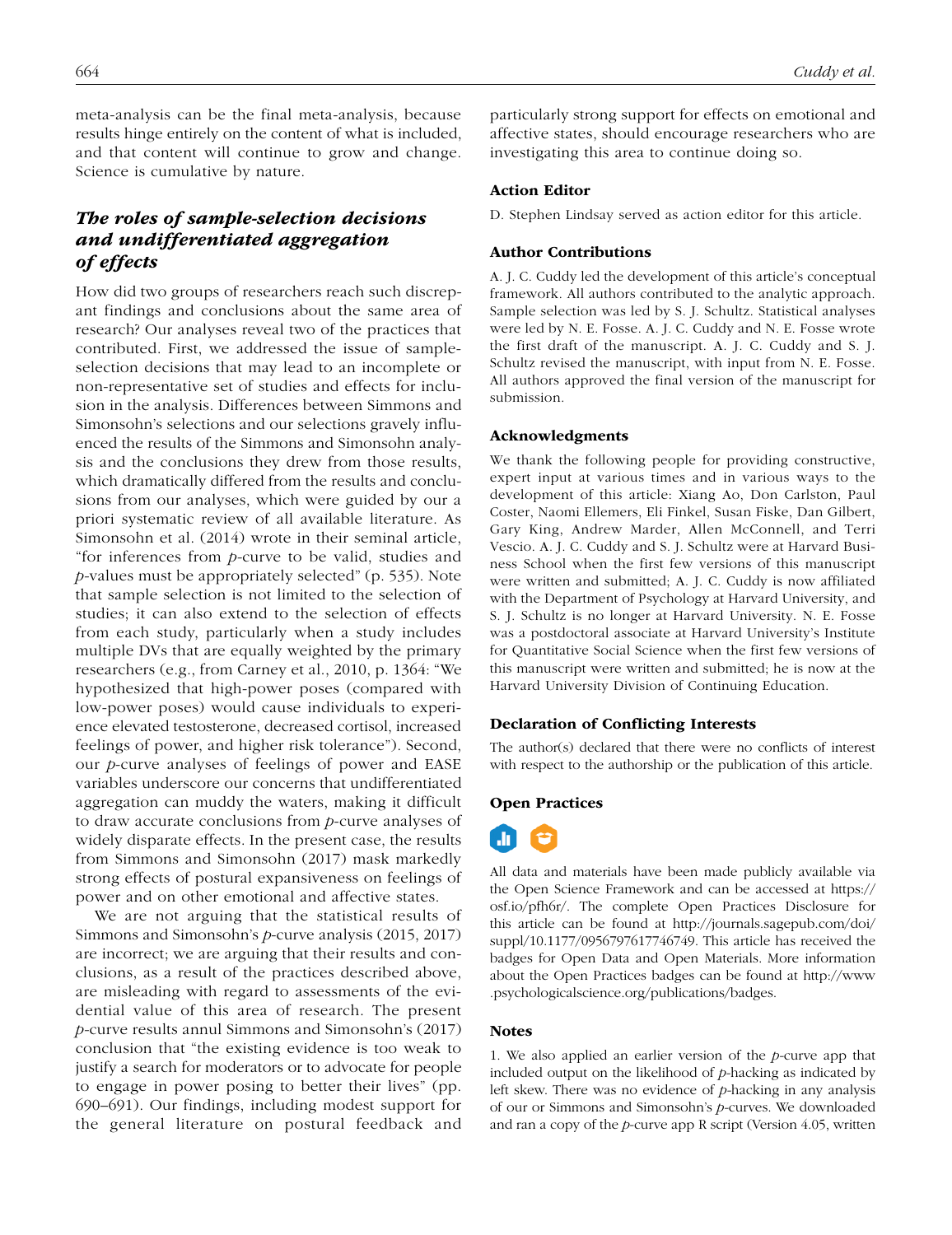by Uri Simonsohn) from [www.pcurve.com.](www.pcurve.com) We provide a copy of the R script for Version 4.05 along with our disclosure table in our supplemental materials at the Open Science Framework (OSF; [https://osf.io/pfh6r/\)](https://osf.io/pfh6r/). Earlier versions of the *p-*curve app R scripts are presently unavailable, though *p*-curve app updates are listed at <http://www.p-curve.com/app4/versions.php>.

2. For ICC guidelines, see Koo and Li (2016).

3. The lowest *p* value featured in our main curve corresponds to a measure of self-reported strength, drawn from the study by Peper, Booiman, Lin, and Harvey (2016), in which participants resisted downward pressure applied to their arms while maintaining an erect or collapsed posture and reported how strong they felt. The study protocol was designed to minimize demand characteristics, and the results show a clear effect on how posture affects felt strength.

4. Given the *p*-curving practice of carrying over the main results where the *p*-curve guide does not require a specific alternative statistic, the feelings-of-power robustness curve does not have any alternative statistics to draw from, so a robustness curve would be entirely redundant with the main curve.

5. The end date of our systematic review was December 20, 2016, and we judged it inappropriate to add studies that we learned of incidentally thereafter because doing so would have undermined the objectivity and integrity of the systematic review (although we provide references to several 2017 studies in our supplemental materials at the OSF).

#### References

- Allport, A. (1985). The historical background of social psychology. In G. Lindzey & E. Aronson (Eds.), *Handbook of social psychology* (3rd ed., Vol. 1, pp. 1–46). New York, NY: Random House.
- Aneshensel, C. S., Phelan, J. C., & Bierman, A. (2013). The sociology of mental health: Surveying the field. In C. S. Aneshensel, J. C. Phelan, & A. Bierman (Eds.), *Handbook of the sociology of mental health* (pp. 1–19). Dordrecht: Springer Netherlands. doi:10.1007/978-94-007-4276-5\_1
- Bertrand, M., & Mullainathan, S. (2001). Do people mean what they say? Implications for subjective survey data. *The American Economic Review*, *91*, 67–72. doi:10.1257/aer.91.2.67
- Carney, D. R., Cuddy, A. J. C., & Yap, A. J. (2010). Power posing: Brief nonverbal displays affect neuroendocrine levels and risk tolerance. *Psychological Science*, *21*, 1363–1368. doi:10.1177/0956797610383437
- Carney, D. R., Cuddy, A. J. C., & Yap, A. J. (2015). Review and summary of research on the embodied effects of expansive (vs. contractive) nonverbal displays. *Psychological Science*, *26*, 657–663. doi:10.1177/0956797614566855
- Cesario, J., Jonas, K. J., & Carney, D. R. (2017). CRSP special issue on power poses: What was the point and what did we learn? *Comprehensive Results in Social Psychology*, *2*, 1–5. doi:10.1080/23743603.2017.1309876
- Cooper, H. (2016). *Research synthesis and meta-analysis: A step-by-step approach*. Thousand Oaks, CA: SAGE.
- Cuddy, A. J. C., Wilmuth, C. A., Yap, A. J., & Carney, D. R. (2015). Preparatory power posing affects nonverbal presence and job interview performance. *Journal of Applied Psychology*, *100*, 1286–1295. doi:10.1037/a0038543
- Galinsky, A. D., Rucker, D. D., & Magee, J. C. (2015). Power: Past findings, present considerations, and future directions. In M. Mikulincer & P. R. Shaver (Eds.), *APA handbook of personality and social psychology* (Vol. 3: Interpersonal Relationships, pp. 421–460). Washington, DC: American Psychological Association. doi:10.1037/14344-016
- Gronau, Q. F., Van Erp, S., Heck, D. W., Cesario, J., Jonas, K. J., & Wagenmakers, E.-J. (2017). A Bayesian modelaveraged meta-analysis of the power pose effect with informed and default priors: The case of felt power. *Comprehensive Results in Social Psychology*, *2*, 123–138. doi:10.1080/23743603.2017.1326760
- James, W. (1994). The physical basis of emotion. *Psychological Review*, *101*, 205–210. (Original work published 1896) doi:10.1037/0033-295X.101.2.205
- Jonas, K., Cesario, J., Alger, M., Bailey, A. H., Bombari, D., Carney, D., . . . Tybur, J. M. (2017). Power poses – where do we stand? *Comprehensive Results in Social Psychology*, *2*, 139–141. doi:10.1080/23743603.2017.1342447
- Keltner, D., Gruenfeld, D. H., & Anderson, C. (2003). Power, approach, and inhibition. *Psychological Review*, *110*, 265–284. doi:10.1037/0033-295X.110.2.265
- Koo, T. K., & Li, M. Y. (2016). A guideline of selecting and reporting intraclass correlation coefficients for reliability research. *Journal of Chiropractic Medicine*, *15*, 155–163. doi:10.1016/j.jcm.2016.02.012
- Laird, J. D., & Lacasse, K. (2014). Bodily influences on emotional feelings: Accumulating evidence and extensions of William James's theory of emotion. *Emotion Review*, *6*, 27–34. doi:10.1177/1754073913494899
- Luhmann, M., Hofmann, W., Eid, M., & Lucas, R. E. (2012). Subjective well-being and adaptation to life events: A metaanalysis. *Journal of Personality and Social Psychology*, *102*, 592–615. doi:10.1037/a0025948
- Mummolo, J., & Peterson, E. (2017). *Demand effects in survey experiments: An empirical assessment*. doi:10.2139/ ssrn.2956147
- Niedenthal, P. M. (2007). Embodying emotion. *Science*, *316*, 1002–1005.
- Park, L. E., Streamer, L., Huang, L., & Galinsky, A. D. (2013). Stand tall, but don't put your feet up: Universal and culturally-specific effects of expansive postures on power. *Journal of Experimental Social Psychology*, *49*, 965–971. doi:10.1016/j.jesp.2013.06.001
- Peper, E., Booiman, A., Lin, I.-M., & Harvey, R. (2016). Increase strength and mood with posture. *Biofeedback*, *44*, 66–72. doi:10.5298/1081-5937-44.2.04
- Ranehill, E., Dreber, A., Johannesson, M., Leiberg, S., Sul, S., & Weber, R. A. (2015). Assessing the robustness of power posing: No effect on hormones and risk tolerance in a large sample of men and women. *Psychological Science*, *26*, 653–656. doi:10.1177/0956797614553946
- Russell, J. A. (2003). Core affect and the psychological construction of emotion. *Psychological Review*, *110*, 145–172. doi:10.1037/0033-295X.110.1.145
- Simmons, J. P., & Simonsohn, U. (2015, May 8). Power posing: Reassessing the evidence behind the most popular TED talk. *Data Colada*. Retrieved from [http://web.archive.org/](http://web.archive.org/web/20160613100317/http://datacolada.org/37) [web/20160613100317/http://datacolada.org/37](http://web.archive.org/web/20160613100317/http://datacolada.org/37)